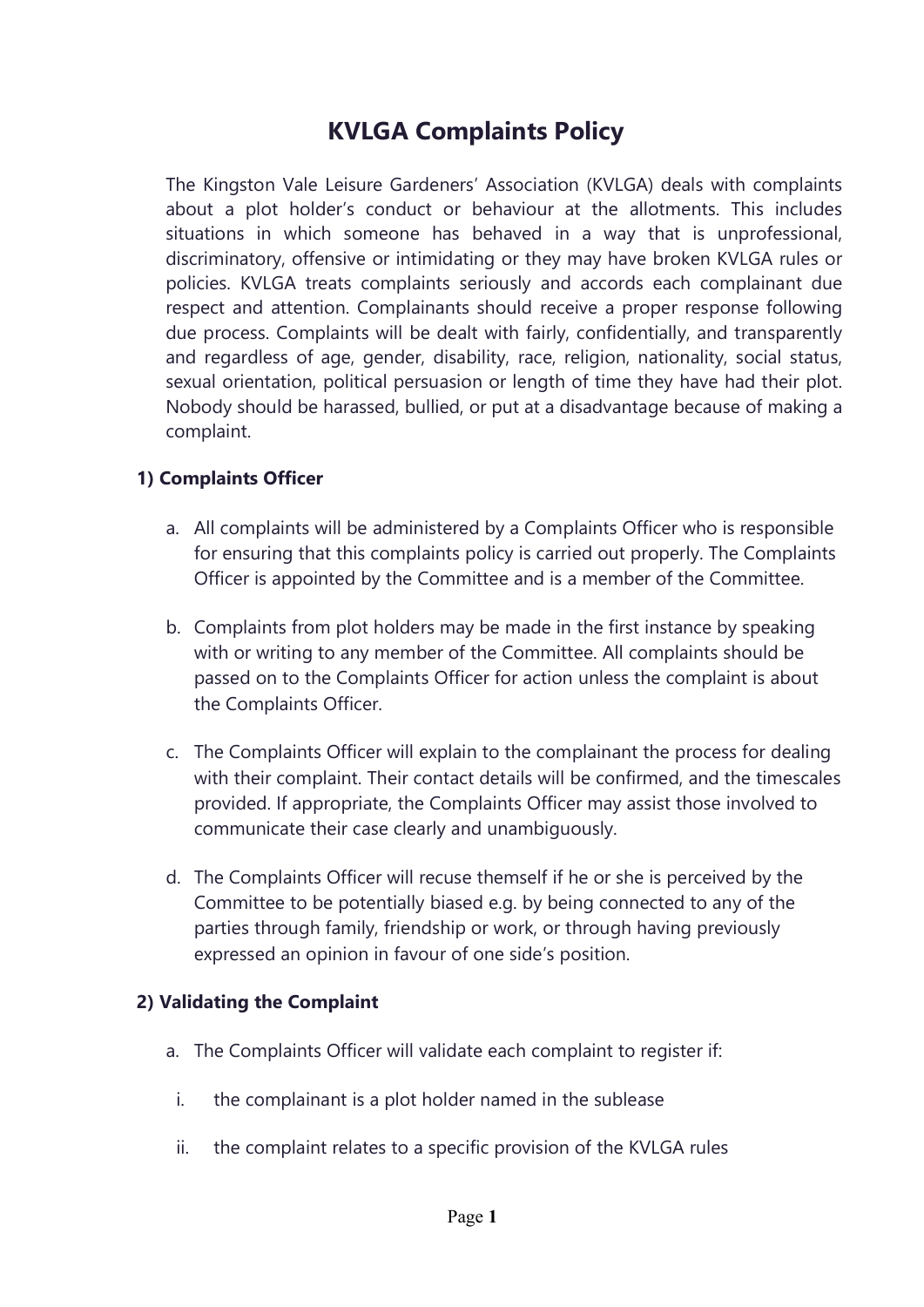- iii. the complaint is made within the designated time limit (one month unless exceptional circumstances)
- iv. the complaint falls within the jurisdiction of the association
- v. the person(s) against whom the complaint is made is clearly identified and whether he/she/they are a plot holder
- vi. a case statement and evidence have been supplied
- vii. the desired remedy is within the powers of the association
- viii. whether the complainant is acting for themselves, is legally represented or has someone advocating for them
- ix. whether the complainant is vexatious
- x. whether another organisation needs to be consulted
- xi. whether a Police report has been made regarding the incident
- b. If the complaint refers to a member of the public invited onto the site by a plot holder, then that plot holder is held vicariously liable.
- c. Even if a separate report has been made to the police regarding the matter, the committee should continue to deal with the complaint according to the process set out herein.

### **3) Informal Resolution**

- a. In the first instance, the Complaints Officer will seek to resolve the matter informally by discussing the issue with the parties involved either separately or together.
- b. The Complaints Officer may negotiate a consensual agreement where the relevant parties agree on the outcome. Consensual agreements include:
	- A change in arrangements for particular activities
	- An explanation or unconditional apology
	- An agreement to communicate or act differently in the future
	- An agreement to withdraw the complaint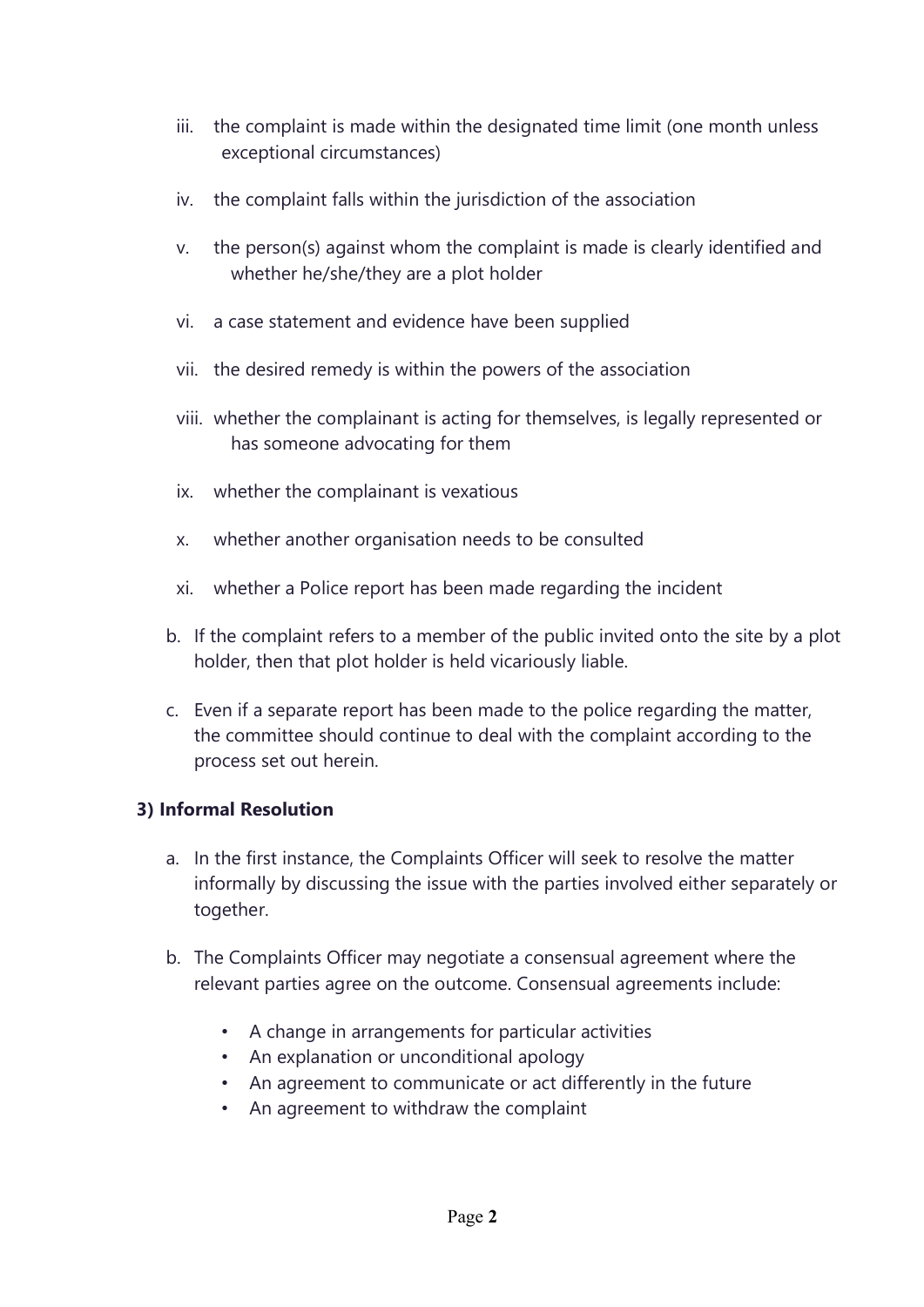- c. The Complaints Officer must obtain agreement from the parties regarding the form of words for any written outcome.
- d. If an informal resolution of the issue cannot be achieved within a reasonable time period, the Complaints Officer may escalate the matter to the Complaints Panel.

### **4) The Complaints Panel**

- a. The Complaints Panel is specially convened for each referred complaint and comprises at least two committee members in addition to the Complaints Officer. Any bias or conflicts of interest must be declared. The panel acts on behalf of the Committee.
- b. The Complaints Panel will deal with those complaints which could be resolved informally, and which are referred by the Complaints Officer. The Panel will seek to find a fair outcome for each case using the principles of natural justice including the right to present one's case and evidence and to rebut adverse evidence.

### **5) Stage 1: Investigation**

- a. The Complaints Panel will consider the complaint and invite a response from the other party which should be submitted within two weeks (unless there is a good reason for delay).
- b. The case statements from each side should be provided to the other side for any comments before the panel makes its decision.
- c. If either side is unwilling to deal with the panel, attend a meeting or to answer reasonable questions then such non-compliance may have adverse consequences.

### **6) Stage 2: Decision**

- a. The parties may mutually agree to have the decision hearing via Zoom or in person. If the parties cannot agree the mode of hearing, the default will be that the decision will be made on the basis of the case documents alone without the presence of the parties.
- b. The Complaints Officer will communicate the decision within 7 days of the hearing.